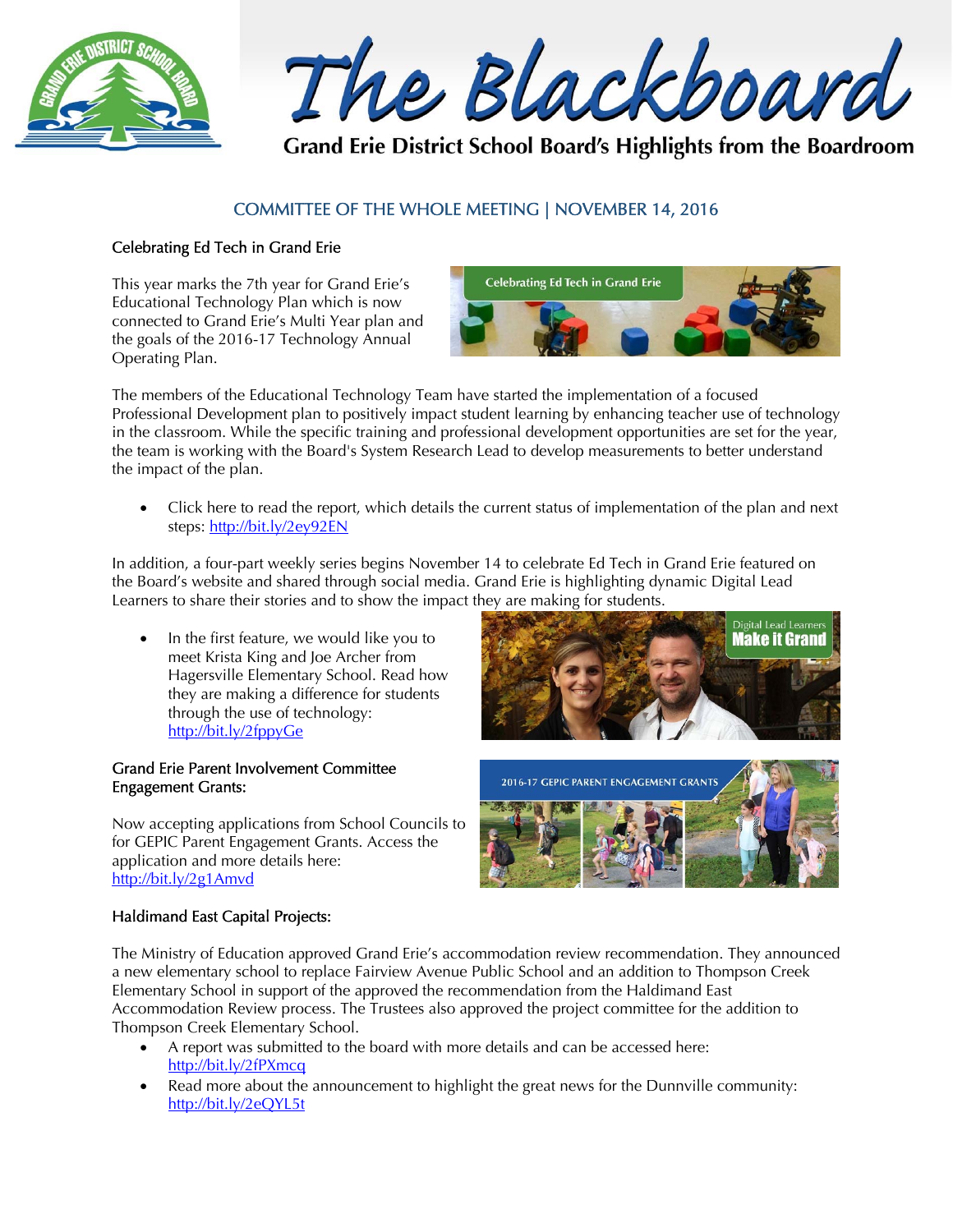#### Multi-Year Accessibility Plan 2012-17:

The Ontarians with Disabilities Act (ODA) came into effect in 2001. It required Boards of Education to prepare an annual accessibility plan that outlined strategies to identify, eliminate and prevent barriers to accessibility for persons with disabilities.

The Accessibility for Ontarians with Disabilities Act (AODA), 2005 and the Integrated Accessibility Standards Regulation (IASR), 2011, include additional requirements for Boards of Education related to Customer Service, Transportation, Information & Communications, Employment and the Built Environment.

As required, the Grand Erie District School Board created a Multi-Year Accessibility Plan for the period 2012-17. Read the full report here: http://bit.ly/2g7YGMW

• Accessibility Awareness Day: On November 25, 2016, schools will raise awareness in support of accessibility for everyone and engage in activities that celebrate abilities.

#### French Immersion Program Capping and Grandfathering:

Trustees approved the following recommendation:

- **Accessible Grand Erie** #AccessibleGE November 25, 2016 Schools to raise awareness in support of<br>accessibility for everyone and engage in<br>activities that celebrate abilities.
- 1. That caps be established each year prior to Kindergarten registration for all FI programs and that caps for any new program space consider the space that will be required for full implementation of the new planned FI program.
- 2. Once the French Immersion Program is fully implemented to Grade 8 at Paris Central in 2019 2020, transportation no longer be provided from the Burford and Paris French Immersion Catchment to École Dufferin and École Confederation. Students will return to their FI home school.

The topic of grandfathering as indicated in No. 2 in the recommendation in the report was removed from the final motion. Grandfathering of siblings in French Immersion programs will follow the existing practice. Read the full report here: http://bit.ly/2fRrs2V

#### Bylaws, Policies, and Procedures

The following Bylaws, Policies, Procedures were recommended for approval:

- BL8 Committees of the Board Privacy and Information Management Standing Committee: http://bit.ly/2f9pHuy
- BL25 Director's Performance Appraisal: http://bit.ly/2eya3wt
- FT5 Pupil Accommodation Reviews: http://bit.ly/2gaBwEC
- SO24 Copyright Fair Dealing Guidelines: http://bit.ly/2f9pJlR

The following Policies and Procedures will be shared to all appropriate stakeholders for comment to be received by February 17, 2017:

- SO3 Involvement of Schools in Community Events: http://bit.ly/2gawGY2
- F104 Advertising: http://bit.ly/2eXSwMz